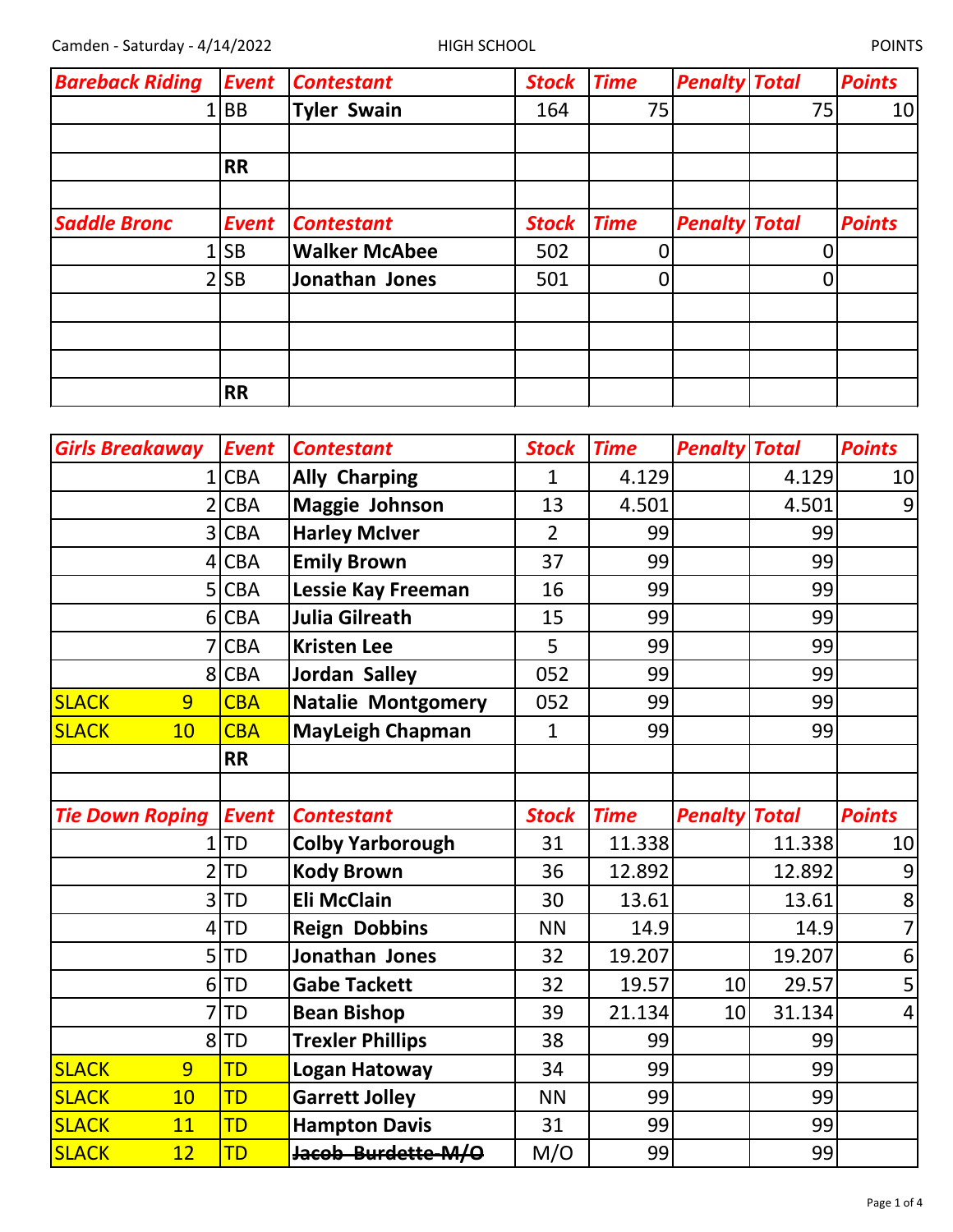| <b>SLACK</b> | 13                     | <b>TD</b> | <b>Bryce Stockman</b> | 36           | 99          |                      | 99     |               |
|--------------|------------------------|-----------|-----------------------|--------------|-------------|----------------------|--------|---------------|
| <b>SLACK</b> | 14                     | <b>TD</b> | <b>Jarod Torrence</b> | 39           | 99          |                      | 99     |               |
|              |                        | <b>RR</b> |                       |              |             |                      |        |               |
|              |                        |           |                       |              |             |                      |        |               |
|              | <b>Steer Wrestling</b> | Event     | <b>Contestant</b>     | <b>Stock</b> | <b>Time</b> | <b>Penalty Total</b> |        | <b>Points</b> |
|              |                        | 1lSW      | <b>Reign Dobbins</b>  | 97           | 8.631       | 10                   | 18.631 | 10            |
|              |                        |           |                       |              |             |                      |        |               |
|              |                        |           |                       |              |             |                      |        |               |
|              |                        | <b>RR</b> |                       |              |             |                      |        |               |

| <b>Cowgirls Barrel Ra Event</b> |            | <b>Contestant</b>          | <b>Stock</b> | <b>Time</b> | <b>Penalty Total</b> |        | <b>Points</b>  |
|---------------------------------|------------|----------------------------|--------------|-------------|----------------------|--------|----------------|
|                                 | <b>CBR</b> | <b>Keely Orr</b>           |              | 15.915      |                      | 15.915 | 10             |
|                                 | <b>CBR</b> | <b>Emily Brown</b>         |              | 16.099      |                      | 16.099 | $\overline{9}$ |
| 3                               | <b>CBR</b> | <b>Emma Grace Durden</b>   |              | 16.173      |                      | 16.173 | 8              |
| 4                               | <b>CBR</b> | <b>Madison Branton</b>     |              | 16.415      |                      | 16.415 | $\overline{7}$ |
| 5                               | <b>CBR</b> | <b>Matti McBride</b>       |              | 16.522      |                      | 16.522 | 6              |
| 6                               | <b>CBR</b> | Maggie Johnson             |              | 16.543      |                      | 16.543 | 5              |
|                                 | <b>CBR</b> | <b>Kristen Lee</b>         |              | 16.616      |                      | 16.616 | $\overline{4}$ |
| 8 <sup>1</sup>                  | <b>CBR</b> | <b>Dallas Cook</b>         |              | 16.62       |                      | 16.62  | $\mathsf{3}$   |
| <b>SLACK</b><br>9               | <b>CBR</b> | <b>MayLeigh Chapman</b>    |              | 16.627      |                      | 16.627 | $\overline{2}$ |
| <b>SLACK</b><br>10              | <b>CBR</b> | <b>Madi Stephenson</b>     |              | 16.724      |                      | 16.724 | $\mathbf{1}$   |
| <b>SLACK</b><br>11              | <b>CBR</b> | Leigha Senchantixay        |              | 16.816      |                      | 16.816 |                |
| <b>SLACK</b><br>12              | <b>CBR</b> | <b>Anna Claire Melton</b>  |              | 16.926      |                      | 16.926 |                |
| <b>SLACK</b><br>13              | <b>CBR</b> | <b>Jadyn Abrams</b>        |              | 17.275      |                      | 17.275 |                |
| <b>SLACK</b><br>14              | <b>CBR</b> | <b>Gracin Norris</b>       |              | 17.655      |                      | 17.655 |                |
| <b>SLACK</b><br>15              | <b>CBR</b> | <b>Harley McIver</b>       |              | 18.033      |                      | 18.033 |                |
| <b>SLACK</b><br><b>16</b>       | <b>CBR</b> | <b>Chloe Dickey</b>        |              | 18.271      |                      | 18.271 |                |
| <b>SLACK</b><br>17              | <b>CBR</b> | <b>Mckinley Strickland</b> |              | 18.751      |                      | 18.751 |                |
| <b>SLACK</b><br>18              | <b>CBR</b> | <b>Elizabeth Parks</b>     |              | 18.812      |                      | 18.812 |                |
| <b>SLACK</b><br>19              | <b>CBR</b> | <b>Alexis Redd</b>         |              | 18.818      |                      | 18.818 |                |
| <b>SLACK</b><br>20              | <b>CBR</b> | <b>Kailyn Stasney</b>      |              | 18.955      |                      | 18.955 |                |
| <b>SLACK</b><br>21              | <b>CBR</b> | <b>Natalie Montgomery</b>  |              | 17.091      | 5                    | 22.091 |                |
| <b>SLACK</b><br>22              | <b>CBR</b> | Elizabeth Richardson       |              | 17.641      | 5                    | 22.641 |                |
| <b>SLACK</b><br>23              | <b>CBR</b> | <b>Blake Wooten</b>        |              | 18.277      | 5                    | 23.277 |                |
| <b>SLACK</b><br>24              | <b>CBR</b> | <b>Meredith Thompson</b>   |              | 99          |                      | 99     |                |
|                                 |            |                            |              |             |                      |        |                |
| <b>Cowgirls Pole BendEvent</b>  |            | <b>Contestant</b>          | <b>Stock</b> | <b>Time</b> | <b>Penalty Total</b> |        | <b>Points</b>  |
|                                 | PB         | <b>Madi Stephenson</b>     |              | 22.155      |                      | 22.155 | 10             |
|                                 | 2 PB       | Julia Gilreath             |              | 22.254      |                      | 22.254 | $\overline{9}$ |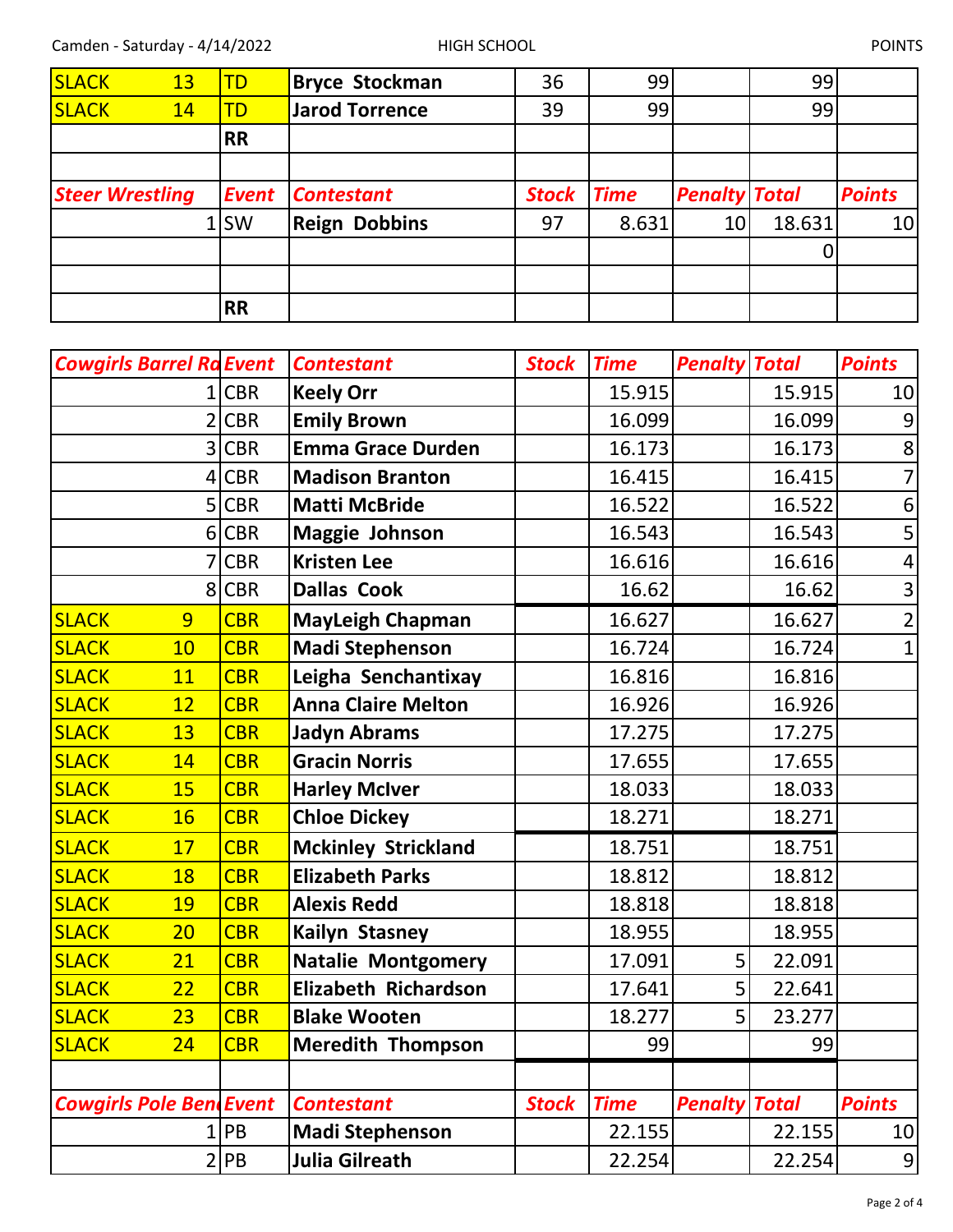|                              | 3                   | PB                     | <b>Harley McIver</b>                     |              | 23.204      |                      | 23.204   | 8              |
|------------------------------|---------------------|------------------------|------------------------------------------|--------------|-------------|----------------------|----------|----------------|
|                              |                     | PB                     | Leigha Senchantixay                      |              | 23.882      |                      | 23.882   | $\overline{7}$ |
|                              | 5                   | PB                     | <b>Natalie Montgomery</b>                |              | 24.377      |                      | 24.377   | 6              |
|                              | 6                   | PB                     | <b>Mckinley Strickland</b>               |              | 24.94       |                      | 24.94    | 5              |
|                              |                     | PB                     | <b>Keely Orr</b>                         |              | 21.972      | 5                    | 26.972   | 4              |
|                              | 8                   | PB                     | MayLeigh Chapman                         |              | 22.879      | 5                    | 27.879   | 3              |
| <b>SLACK</b>                 | 9                   | <b>PB</b>              | <b>Emma Grace Durden</b>                 |              | 22.944      | 5                    | 27.944   | $\overline{2}$ |
| <b>SLACK</b>                 | 10                  | <b>PB</b>              | <b>Dallas Cook</b>                       |              | 23.043      | 5                    | 28.043   | $\overline{1}$ |
| <b>SLACK</b>                 | 11                  | <b>PB</b>              | <b>Anna Claire Melton</b>                |              | 23.069      | 5                    | 28.069   |                |
| <b>SLACK</b>                 | 12                  | <b>PB</b>              | <b>Emily Brown</b>                       |              | 23.228      | 5                    | 28.228   |                |
| <b>SLACK</b>                 | 13                  | <b>PB</b>              | <b>Jadyn Abrams</b>                      |              | 25.809      | 5                    | 30.809   |                |
| <b>SLACK</b>                 | 14                  | <b>PB</b>              | <b>Meredith Thompson</b>                 |              | 21.732      | 10                   | 31.732   |                |
| <b>SLACK</b>                 | 15                  | <b>PB</b>              | <b>Kristen Lee</b>                       |              | 22.917      | 10                   | 32.917   |                |
| <b>SLACK</b>                 | <b>16</b>           | <b>PB</b>              | <b>Elizabeth Richardson</b>              |              | 24.991      | 15                   | 39.991   |                |
| <b>SLACK</b>                 | 17                  | <b>PB</b>              | <b>Alexis Redd</b>                       |              | 24.262      | 25                   | 49.262   |                |
| <b>SLACK</b>                 | 18                  | <b>PB</b>              | <b>Maggie Johnson</b>                    |              | 99          |                      | 99       |                |
| <b>SLACK</b>                 | <b>19</b>           | <b>PB</b>              | <b>Matti McBride</b>                     | V/O          | 99          |                      | 99       |                |
| <b>SLACK</b>                 | 20                  | <b>PB</b>              | <b>Madison Branton</b>                   |              | 99          |                      | 99       |                |
|                              |                     |                        |                                          |              |             |                      |          |                |
|                              |                     |                        |                                          |              |             |                      |          |                |
| <b>Team Roping</b>           |                     | <b>Event</b>           | <b>Contestant</b>                        | <b>Stock</b> | <b>Time</b> | <b>Penalty Total</b> |          | <b>Points</b>  |
|                              |                     | <b>TR</b>              | <b>Garrett Jolley</b>                    | <b>NN</b>    | 7.837       | 5                    | 12.837   | 10             |
|                              |                     | <b>TR</b>              | <b>Hampton Davis</b>                     |              | 7.837       | 5                    | 12.837   | 10             |
|                              |                     | <b>TR</b>              | <b>Harley McIver</b>                     | 23           | 9.531       | 5                    | 14.531   | 9              |
|                              |                     | <b>TR</b>              | <b>Jarod Torrence</b>                    |              | 9.531       | 5                    | 14.531   | $\overline{9}$ |
|                              |                     | $3$ TR                 | <b>Colby Bell</b>                        | 107          | 10.496      | 5                    | 15.496   | $\bf{8}$       |
|                              | 3                   | <b>TR</b>              | Eli McClain                              |              | 10.496      | 5                    | 15.496   | 8              |
|                              |                     | $4$ TR                 | <b>Emily Brown</b>                       | 50           | 10.829      | 15                   | 25.829   | $\overline{7}$ |
|                              | 4                   | <b>TR</b>              | <b>Bean Bishop</b>                       |              | 10.829      | 15                   | 25.829   | $\overline{7}$ |
|                              | 5                   | <b>TR</b>              | <b>Bryce Stockman</b>                    | 44           | 99          |                      | 99       |                |
|                              | 5                   | <b>TR</b>              | Lessie Kay Freeman                       |              | 99          | 0                    | 99       |                |
|                              |                     | $6$ TR                 | Logan Hatoway                            | 25           | 99          |                      | 99       |                |
|                              | 6                   | <b>TR</b>              | Jonathan Jones                           |              | 99          | 0                    | 99       |                |
|                              |                     | <b>TR</b>              | <b>Kristen Lee</b>                       | 100          | 99          |                      | 99       |                |
|                              |                     | <b>TR</b>              | <b>Dylan White</b>                       |              | 99          | 0                    | 99       |                |
|                              |                     | $8$ TR                 | <b>Reign Dobbins</b>                     | 107          | 99          |                      | 99       |                |
|                              |                     | 8 TR                   | <b>Colby Yarborough</b>                  |              | 99          | 0                    | 99       |                |
| <b>SLACK</b><br><b>SLACK</b> | 9<br>$\overline{9}$ | <b>TR</b><br><b>TR</b> | <b>Gabe Tackett</b><br><b>Kody Brown</b> | 36           | 99<br>99    | 0                    | 99<br>99 |                |